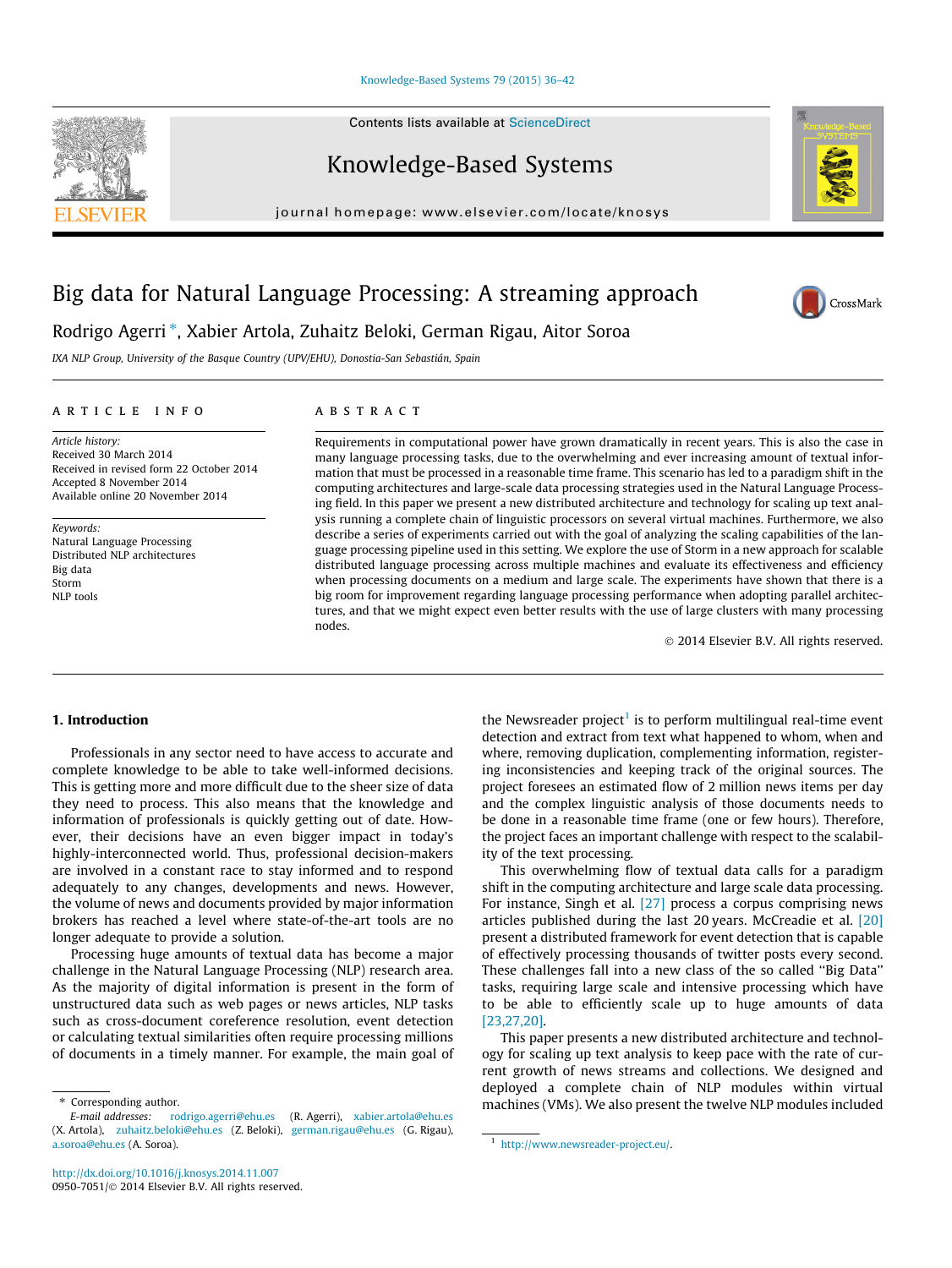<span id="page-1-0"></span>into the virtual machines, of which a subset, the IXA pipes tools, are the ones used to do most of the experimentation  $[1]^2$  $[1]^2$  We also provide empirical performance results when applied to realistic volumes of news within hard time constraints.

The rest of the paper is organized as follows. Section 2 presents and discusses alternative big data frameworks. Section 3 presents the text analysis modules of the English and Spanish pipelines. Section [4](#page-3-0) describes the distributed architecture and deployed solution for massive processing of streams of texts. Section [5](#page-4-0) describes the experiments carried out to evaluate the performance of the proposed solution. Finally, in Section [6](#page-5-0) we discuss some concluding remarks and planned future research work.

# 2. Big data frameworks

Processing massive quantities of data requires designing solutions that are able to run distributed programs across a large cluster of machines [\[30\]](#page-6-0). Besides, issues such as parallelization, distribution of data, synchronization between nodes, load balancing and fault tolerance are of paramount importance. Apache  $Hadoop<sup>3</sup>$  is a framework designed to perform large scale computations that is able to scale to thousands of nodes in a fault-tolerant manner. It is probably the most widely used framework for large scale processing on clusters of commodity hardware. Hadoop implements MapReduce, a programming model for developing parallel and distributed algorithms that process and generates large data sets. Hadoop is the basis for a large number of other specific processing solutions such as Mahout<sup>4</sup> for machine learning or Giraph<sup>5</sup> for graph processing, to name but a few.

One of the main problems of using the Hadoop framework is that it requires casting any computation as a MapReduce job. In the case of the NLP pipeline presented in this work, these solutions would require a complete reimplementation of each NLP module, which is clearly impractical. Apache SPARK [\[31\]](#page-6-0) overcomes this problem by extending Hadoop with new workloads like streaming, interactive queries and learning algorithms.

Hadoop follows a batch processing model, where computations start and end within a given time frame. In a streaming computing scenario [\[8\],](#page-6-0) however, the processing is open-ended. Thus, the program is designed to process documents forever while maintaining high levels of data throughput and a low level of response latency.

Storm6 is an open source, general-purpose, distributed, scalable and partially fault-tolerant platform for developing and running distributed programs that process continuous streams of data. Storm is agnostic with respect to the programming model or language of the underlying modules, and, thus, it is able to integrate third party tools into the framework.

The main abstraction structure of Storm is the topology, a top level abstraction which describes the processing node that each message passes through. The topology is represented as a graph where nodes are processing components, while edges represent the messages sent between them. Topology nodes fall into two categories: the so called spout and bolt nodes. Spout nodes are the entry points of a topology and the source of the initial messages to be processed. Bolt nodes are the actual processing units, which receive incoming text, process it, and pass it to the next stage in the topology. There can be several instances of a node in the topology, thus allowing actual parallel processing.

The data model of Storm is a tuple, namely, each bolt node in the topology consumes and produces tuples. The tuple abstraction is general enough to allow any data to be passed around the topology.

In Storm, each node of the topology may reside on a different physical machine; the Storm controller (called Nimbus) is the responsible of distributing the tuples among the different machines, and of guaranteeing that each message traverses all the nodes in the topology. Furthermore, Nimbus performs automatic re-balancing to compensate the processing load between the nodes.

Section [4](#page-3-0) describes our solution to big data processing using virtualization, Apache Storm and a set of NLP tools organized in a data-centric architecture. The description of such NLP tools is the subject of the next section.

# 3. NLP pipeline

Many Natural Language Processing (NLP) applications demand some basic linguistic processing (Tokenization, Part of Speech (POS) tagging, Named Entity Recognition and Classification (NERC), Syntactic Parsing, Coreference Resolution, etc.) to be able to further undertake more complex tasks. Generally, NLP annotation is required to be as accurate and efficient as possible and existing tools, quite rightly, have mostly focused on performance. However, this generally means that NLP suites and tools usually require researchers to perform complex compilation/installation/configuration procedures in order to use such tools. At the same time, in the industry, there are currently many Small and Medium Enterprises (SMEs) offering services that one way or another depend on NLP annotations.

In both cases, in research and industry, acquiring, deploying or developing such base qualifying technologies is an expensive undertaking that redirects their original central focus. In research, much time is spent in the preliminaries of a particular research experiment trying to obtain the required basic linguistic annotation, whereas in an industrial environment SMEs see their already limited resources taken away from offering products and services that the market demands. In order to address this issue, we have developed a set of NLP tools which we refer to as the IXA pipes tools  $\left[1\right]^7$  The IXA pipes tools consist of ready to use modules to perform efficient and accurate linguistic annotation while allowing users to focus on their original, central task.

## 3.1. IXA pipes

The aim of the IXA pipes tools is to provide multilingual NLP tools that are simple and ready to use, portable, modular, efficient, accurate and distributed under a free license. As in Unix-like operating systems, the IXA pipes consists of a set of processes chained by their standard streams, in a way that the output of each process feeds directly as input to the next one. The Unix pipeline metaphor has been applied for NLP tools by adopting a very simple and wellknown data-centric architecture, in which every module/pipe is interchangeable for another one as long as it reads and produces the required data format. The IXA pipes are designed to minimize or eliminate any installation/configuration/compilation effort and are distributed under the Apache 2.0 license, which is free and commercially friendly [\[1\]](#page-5-0).

The data-centric architecture of the IXA pipes relies on a common interchange format in which both the input and output of the modules needs to be formatted to represent and filter linguistic annotations: the NLP Annotation Format (NA $F^8$  [\[16\]\)](#page-6-0). NAF has evolved from the KYOTO Annotation Framework (KAF [\[6\]](#page-6-0)) and it is 2 <http://ixa2.si.ehu.es/ixa-pipes>.<br><http://hadoop.apache.org/>.

<sup>4</sup> <https://mahout.apache.org/>.

<sup>5</sup> <http://giraph.apache.org/>.

<sup>6</sup> <http://storm.incubator.apache.org/>.

<sup>7</sup> <http://ixa2.si.ehu.es/ixa-pipes>.

<sup>8</sup> [http://wordpress.let.vupr.nl/naf/.](http://wordpress.let.vupr.nl/naf/)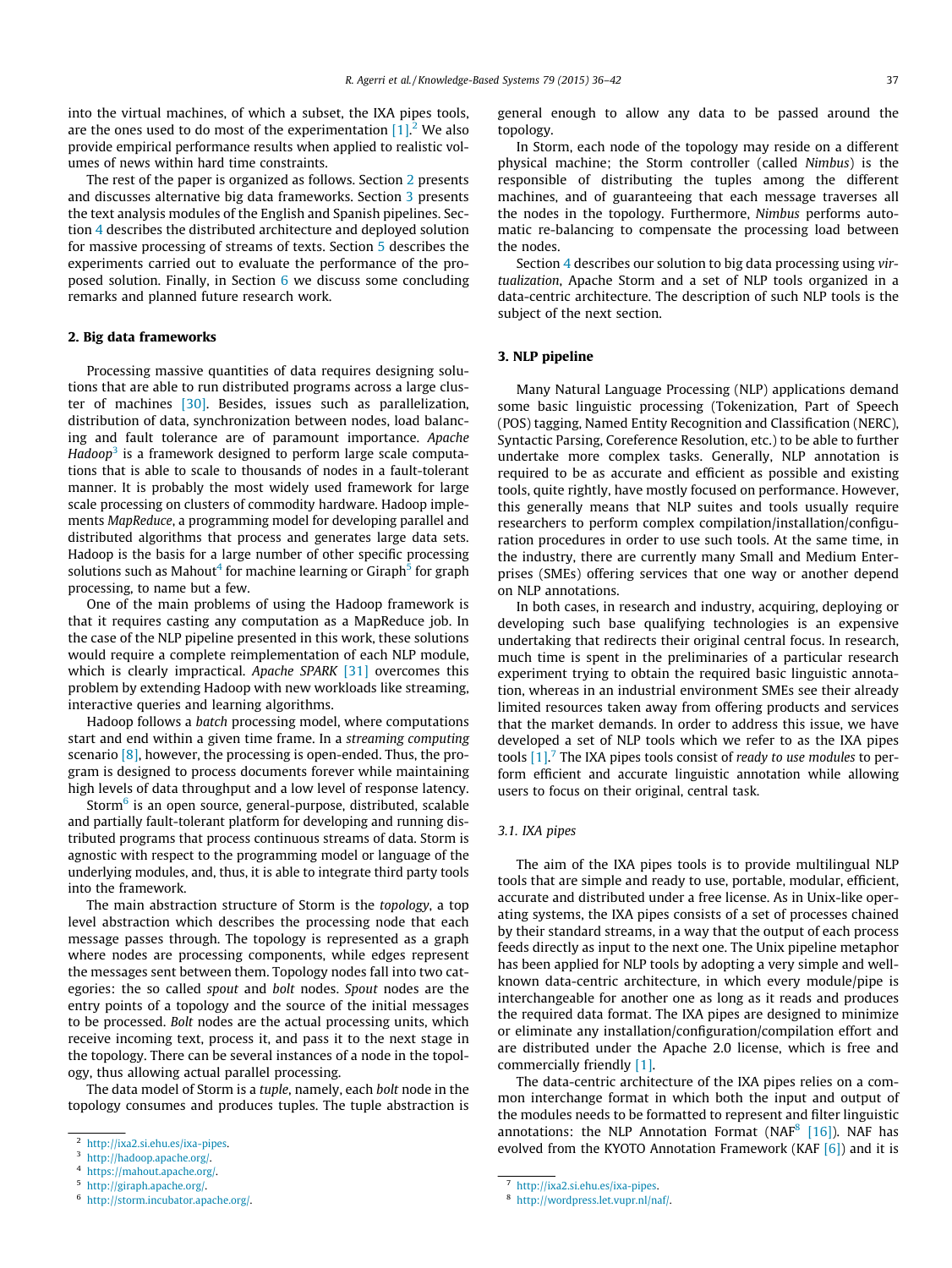compliant with the Linguistic Annotation Format (LAF [\[18\]](#page-6-0)). NAF is a standoff layered representation of the analysis of a whole series of NLP modules ranging from tokenization, part-of-speech tagging, lemmatization, dependency parsing, named entity recognition, semantic role labeling, event and entity-coreference to factuality and opinions. NAF is a document based representation.

The IXA pipes currently provide the following linguistic annotations for both English and Spanish: sentence segmentation, tokenization, part-of-speech (POS) tagging, lemmatization, Named Entity Recognition and Classification (NERC), constituent parsing and coreference resolution. To avoid duplication of efforts, the supervised probabilistic algorithms used to train the POS tagger, NERC tagger and Constituent parser are those implemented by the Apache OpenNLP machine learning API.9

We now describe the modules so far developed. We also present their empirical evaluation. Additionally, in Section [3.3](#page-3-0) we describe other third-party NLP tools which have been added to the pipeline in the context of the Newsreader project. $10$ 

ixa-pipe-tok provides rule-based Sentence Segmentation and Tokenization. The rules are originally based on the Stanford English Tokenizer, $11$  but with substantial modifications and additions. These include tokenization for other languages such as French and Italian, normalization according to the Spanish Ancora Corpus [\[28\],](#page-6-0) paragraph treatment, and more comprehensive gazetteers of non breaking prefixes. The tokenizer performs at peaks of around 250 K words per second.

ixa-pipe-pos is a POS tagger and lemmatizer for English and Spanish. Perceptron [\[10\]](#page-6-0) models for English have been trained and evaluated on the WSJ treebank using the usual partitions, as explained in [\[29\]](#page-6-0); ixa-pipe-pos scores 97.07% vs 97.24% obtained by the Stanford POS tagger [\[29\].](#page-6-0) For Spanish, Maximum Entropy models have been trained and evaluated using the Ancora corpus, which was randomly divided in 90% for training and 10% for testing. We obtain a performance of 98.88% (the corpus partitions are available for reproducibility). Giménez and Marquez [\[17\]](#page-6-0) report 98.86% whereas Freeling [\[22\]](#page-6-0) report around 97%, although they train and test on a different subsets of the Ancora corpus. Piping ixa-pipe-tok and ixa-pipe-pos annotates around 5500 words/s.

ixa-pipe-nerc provides Named Entity Recognition (NERC) for English and Spanish trained on a variety of datasets. The experiments performed in this paper use models trained on the CONLL  $2002^{12}$  and  $2003^{13}$  tasks for four types of named entities: persons, locations, organizations, and names of miscellaneous entities that do not belong to the previous three groups. The experiments described in Section [4](#page-3-0) use two very fast language-independent models using a rather simple set of local features (e.g., similar to that of [\[9\]](#page-6-0), except POS tag features). For English, Perceptron models have been trained using the CoNLL 2003 dataset. We currently obtain 84.52 F1 which is coherent with other results reported with these features [\[9,24\]](#page-6-0). Other, better performing models trained with external knowledge are available (87.11 F1) but at the cost of slower speed performance. The best Stanford NERC model reported on this dataset achieves 86.86 F1 [\[15\]](#page-6-0), whereas the best system on this data-set achieves 90.80 F1 [\[24\],](#page-6-0) using non-local features and substantial external knowledge. For Spanish we currently obtain best results training Maximum Entropy models. Our best model using only local features obtains 80.20 F1 vs 81.39 F1 [\[7\]](#page-6-0), the best result so far on this dataset. Their result uses external knowledge and their system obtains 79.28 F1 without it.

- <sup>11</sup> <http://www-nlp.stanford.edu/software/tokenizer.shtml>.
- <sup>12</sup> <http://www.clips.ua.ac.be/conll2002/ner/>.

**ixa-pipe-parse** provides statistical constituent parsing for English and Spanish. Maximum Entropy models are trained to build shift-reduce bottom-up parsers [\[25\]](#page-6-0) as implemented by the Apache OpenNLP API. Parsing models for English have been trained using the Penn Treebank and for Spanish using the Ancora corpus [\[28\]](#page-6-0). For English we obtain 87.21 parseval F, a little bit lower than other more fine-tuned parsers [\[11\].](#page-6-0) As far as we know, and although previous approaches exist  $[12]$ , ixa-pipe-parse provides the first publicly available statistical parser for Spanish, obtaining around 88.10 parseval F.

ixa-pipe-coref performs coreference resolution. The algorithm is loosely based on the Stanford Multi Sieve Pass system [\[19\].](#page-6-0) So far we have evaluated our module on the CoNLL 2011 dev set and we are 2 CoNLL F scores behind the Stanford's system (57.8 vs 59.3 CoNLL F1), the best on that task [\[19\]](#page-6-0).

# 3.2. Related NLP toolkits

We believe that among the free, commercially friendly and multilingual toolkits, our NLP pipeline performs competitively in terms of evaluation and performance, but also that, together with the third-party tools added, provides one of the most, if not the most, comprehensive ready-to-use NLP pipelines currently available under a free and permissive license such as Apache License 2.0.

Other NLP toolkits provide similar functionalities to the IXA pipes tools, although not many of them provide multilingual support. GATE [\[13\]](#page-6-0) is an extensive framework supporting annotation of text. GATE has some capacity for wrapping Apache UIMA components, $14$  so it should be able to manage distributed NLP components. It also provides cloud services for big data processing via the GateCloud.<sup>15</sup> However, GATE is a very large and complex system, with a corresponding steep learning curve.

Freeling [\[22\]](#page-6-0) provides multilingual processing for a number of languages, including Spanish and English. As opposed to the IXA pipes, Freeling is a monolithic toolkit written in C++ which needs to be compiled natively. The Stanford CoreNLP<sup>16</sup> is also a monolithic suite, which makes it difficult to integrate other tools in its chain.

Due to the data-centric architecture of IXA pipes, it is virtually trivial to replace or extend the toolchain with a third-party tool. The only requirement is for a tool to write and read NAF format, which the *kaflib* library<sup>17</sup> makes extremely easy.

Additionally, every IXA pipe also offers the possibility of easily training new models with your own data for POS tagging, NERC and constituent parsing. The IXA pipes are already being used for big data processing in several FP7 European projects: OpeNER,<sup>18</sup> NEWSREADER, QTLEAP,<sup>19</sup> LIMOSINE<sup>20</sup> among others. In addition to the performance results stated in Section [3.1](#page-1-0) and [Table 2](#page-4-0) provides statistics about the individual performance of each of the processing modules for two different datasets.

In the Newsreader project the final goal is to discover and structure the hidden knowledge in large amount of texts about what happened to whom, when and where. Thus, the linguistic annotation provided by the IXA pipes is not enough, as information about factuality, semantic roles, etc. is required. To this aim, we exploit the data-centric design and modularity of the NLP pipeline to easily chain other linguistic processors. As it has been already mentioned, the only requirement to integrate new tools in the

- <sup>15</sup> [https://gatecloud.net/.](https://gatecloud.net/)
- <sup>16</sup> [http://nlp.stanford.edu/software/corenlp.shtml.](http://nlp.stanford.edu/software/corenlp.shtml)

<sup>9</sup> <http://opennlp.apache.org>.

<sup>10</sup> <http://www.newsreader-project.eu/>.

<sup>13</sup> <http://www.clips.ua.ac.be/conll2003/ner/>.

<sup>14</sup> <http://uima.apache.org/>.

<sup>17</sup> <https://github.com/ixa-ehu/kaflib>.

<sup>18</sup> [http://www.opener-project.org.](http://www.opener-project.org)

<sup>19</sup> <http://qtleap.eu>.

<sup>20</sup> <http://limosine-project.eu/>.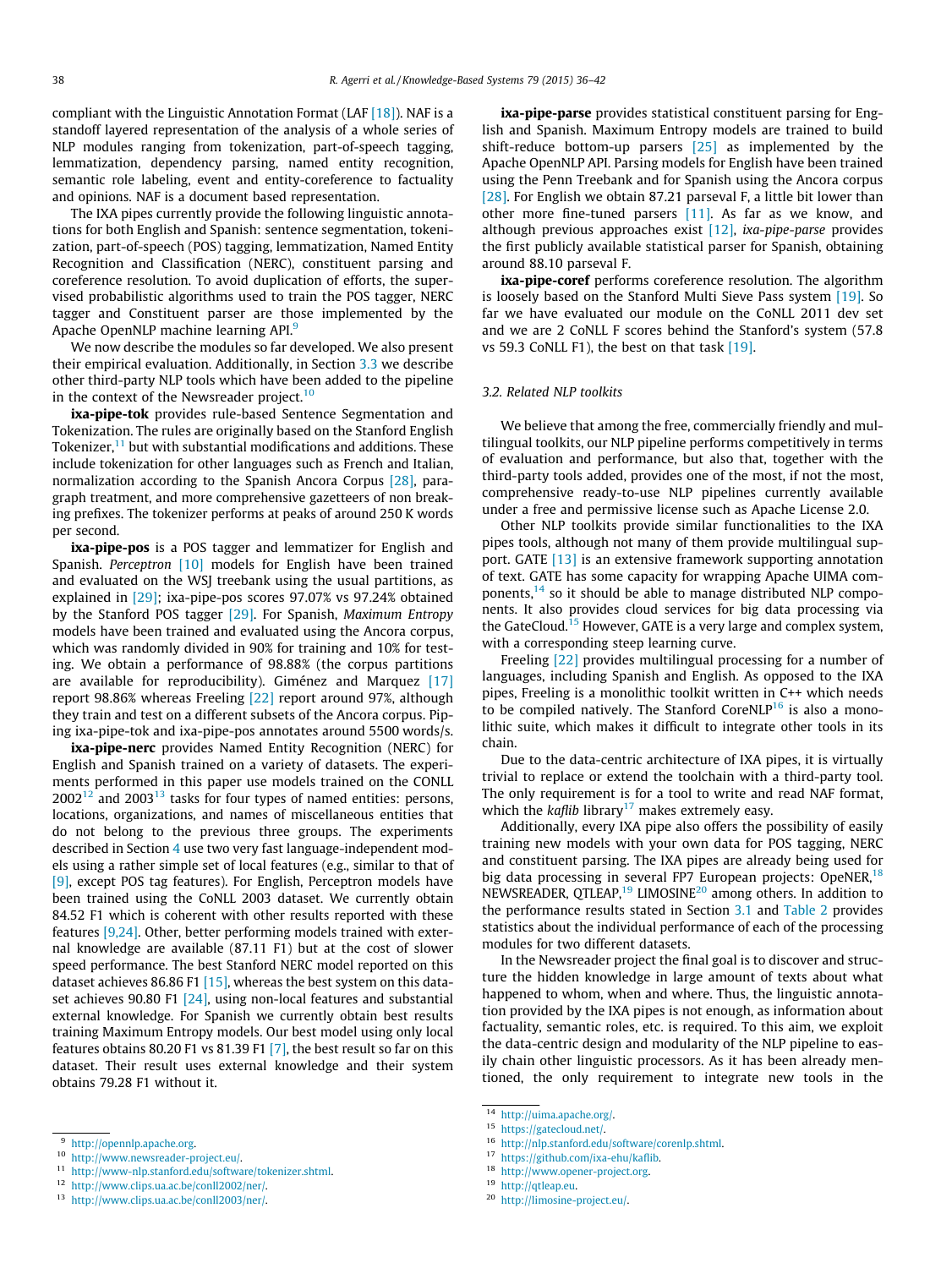<span id="page-3-0"></span>pipeline is for any new tool to read and write NAF via its standard input/output streams. The result is, to our knowledge, the most comprehensive multilingual NLP pipeline out there.

#### 3.3. Additional modules

We have integrated seven additional tools to the pipeline to add the following linguistic annotations for the Newsreader project: recognition of temporal expressions, word-sense disambiguation (WSD), named entity disambiguation (NED), semantic role labeling (SRL), factuality recognition, opinion mining, and resolution of event coreference.

**Temporal Expression Recognition:** Timepro<sup>21</sup> is a supervised probabilistic tagger for the recognition of temporal expressions (date, duration, set, time). Their TempEval3 trained model obtains 72.36 F score.

Word Sense Disambiguation: The svm\_wsd implements a machine learning Word Sense Disambiguation system based on Support Vector Machines.<sup>22</sup>

Named Entity Disambiguation: DBpedia Spotlight [\[21\]](#page-6-0) is a Wikification tool for automatically annotating mentions of DBpedia resources in text, providing a solution for linking unstructured information sources to the Linked Open Data cloud through DBpedia. DBpedia Spotlight recognizes that names of concepts or entities have been mentioned (e.g. ''Michael Jordan''), and subsequently matches these names to unique identifiers (e.g. the machine learning professor<sup>23</sup> or the basketball player<sup>24</sup>). We have created a NED client to query the DBpedia Spotlight server for the Named entities detected by the ixa-pipe-nerc module.

**Semantic Role Labelling:** The Mate tools<sup>25</sup> provide a state-ofthe-art dependency parser and semantic role labeler [\[5\]](#page-6-0). The tools are language independent, provide a very high accuracy and are fast. The dependency parser had the top score for German and English dependency parsing in the CoNLL shared task 2009.

Factuality: We use a tool to detect factuality which has been developed within the NewsReader project. $^{26}$  The tool aims at classifying whether an linguistic expression or event has actually happened. The module has been trained on the main resource for factuality detection, namely, the FactBank [\[26\].](#page-6-0)

Opinion miner: An opinion miner based on machine learning. The opinion mining task is divided into two steps: detection of opinion entities (holder, target and expression) using Conditional Random Fields and Opinion entity linking (expression < target and expression < holder) using binary Support Vector Machines. $27$ 

Event Coreference resolution: We use the tool developed by [\[14\]](#page-6-0) to perform intra and across documents event coreference resolution.

## 4. Big data processing

In this section we describe the different configurations created with the NLP tools described in the previous section. The aim is to configure a linguistic pipeline that is able to automatically extract or discover knowledge in huge amounts of texts by using big data processing with the tools that will be presented in this section.

Scalable NLP processing requires parallel processing of textual data. The parallelization can be effectively performed at several levels, from deploying copies of the same linguistic processor

<sup>26</sup> [https://github.com/newsreader/Factuality-Classifier.](https://github.com/newsreader/Factuality-Classifier)

(LP) among servers to the reimplementation of the core algorithms of each module using multi-threading, parallel computing. This last type of fine-grained parallelization is clearly out of the scope of the present work, as it is unreasonable to re-implement all the modules needed to perform such a complex task as mining events. We rather aim to processing huge amount of textual data by defining and implementing an architecture for NLP which allows the parallel processing of documents.

#### 4.1. A distributed pipeline for NLP processing

Deploying Linguistic Processors (LPs) often requires pre-installing a large set of common software modules on the same machine, which must be accessible to the LP. The capacity to reproduce experiment results is a crucial instrument in any scientific endeavor and thus, we aim at building a NLP pipeline which analyzes the documents in a reproducible manner: an LP module applied to a particular input text has to produce the same output regardless of the software framework (machine, operating system, etc.) on which it is installed. Therefore, special care has to be taken to guarantee that the same version of the LP modules, along with the exact same dependencies, are deployed among the different machines.

This have led us to adopt virtual machine (VM) technologies for deploying the LP modules. Virtualization is a widespread practice that increases the server utilization and addresses a variety of dependencies and installation requirements. Besides, virtualization is a 'de facto' standard in cloud computing solutions, which offers the possibility of installing many copies of the virtual machines on commodity servers.

Specifically, we create one VM per language and pipeline configuration so that a full processing chain in one language can be run on a single VM. This approach allows us to scale horizontally (or scale out) as a solution to the problem of dealing with massive quantities of data. We thus scale out our solution for NLP by deploying all the NLP modules into VMs and making as many copies of the VMs as necessary to process an initial batch of documents on time.

Table 1 shows the modules installed into the English VM. We defined two pipelines for event extraction, each one comprising different modules (last column in the table).

Inside each VM the modules are managed using the Storm framework for streaming computing, where each LP module is wrapped as a bolt node inside the Storm topology (c.f. Section [2\)](#page-1-0). When a new tuple arrives, the bolt node calls an external command sending the tuple content to the standard input stream. The output of the LP module is received from the standard output stream and passed to the next node in the topology. Each module thus receives a NAF document with the (partially annotated) document and adds

Table 1

LP modules installed on the VMs. The last column shows the pipeline version where the modules were used.

| Module            | Description                                      | Pipeline |
|-------------------|--------------------------------------------------|----------|
| ixa-pipe-tok      | Tokenizer, sentence splitter                     | (1,2)    |
| ixa-pipe-pos      | POS tagger                                       | (1,2)    |
| ixa-pipe-parse    | Constituency parser                              | (2)      |
| <b>TimePro</b>    | Time expression recognition                      | (1,2)    |
| ixa-pipe-nerc     | Named Entity Recognition                         | (1,2)    |
| <b>WSD</b>        | Word Sense Disambiguation                        | (1,2)    |
| dbpedia-spotlight | Named Entity Disambiguation                      | (1,2)    |
| ixa-pipe-coref    | Coreference resolution                           | (2)      |
| <b>MATE</b>       | Dependency parser and Semantic Role Labeling     | (1,2)    |
| opinion miner     | Opinion detection and Opinion holders to targets | (2)      |
| factuality        | Factuality                                       | (1,2)    |
| eCoref            | Event coreference                                | (1,2)    |

<sup>&</sup>lt;sup>21</sup> [http://textpro.fbk.eu/docs.html.](http://textpro.fbk.eu/docs.html)

<sup>22</sup> [https://github.com/cltl/svm\\_wsd](https://github.com/cltl/svm_wsd).

<sup>23</sup> [http://dbpedia.org/page/Michael\\_I.\\_Jordan](http://dbpedia.org/page/Michael_I._Jordan).

<sup>24</sup> [http://dbpedia.org/page/Michael\\_Jordan.](http://dbpedia.org/page/Michael_Jordan)

<sup>25</sup> [http://code.google.com/p/mate-tools/.](http://code.google.com/p/mate-tools/)

<sup>27</sup> [https://github.com/cltl/opinion\\_miner\\_deluxe.](https://github.com/cltl/opinion_miner_deluxe)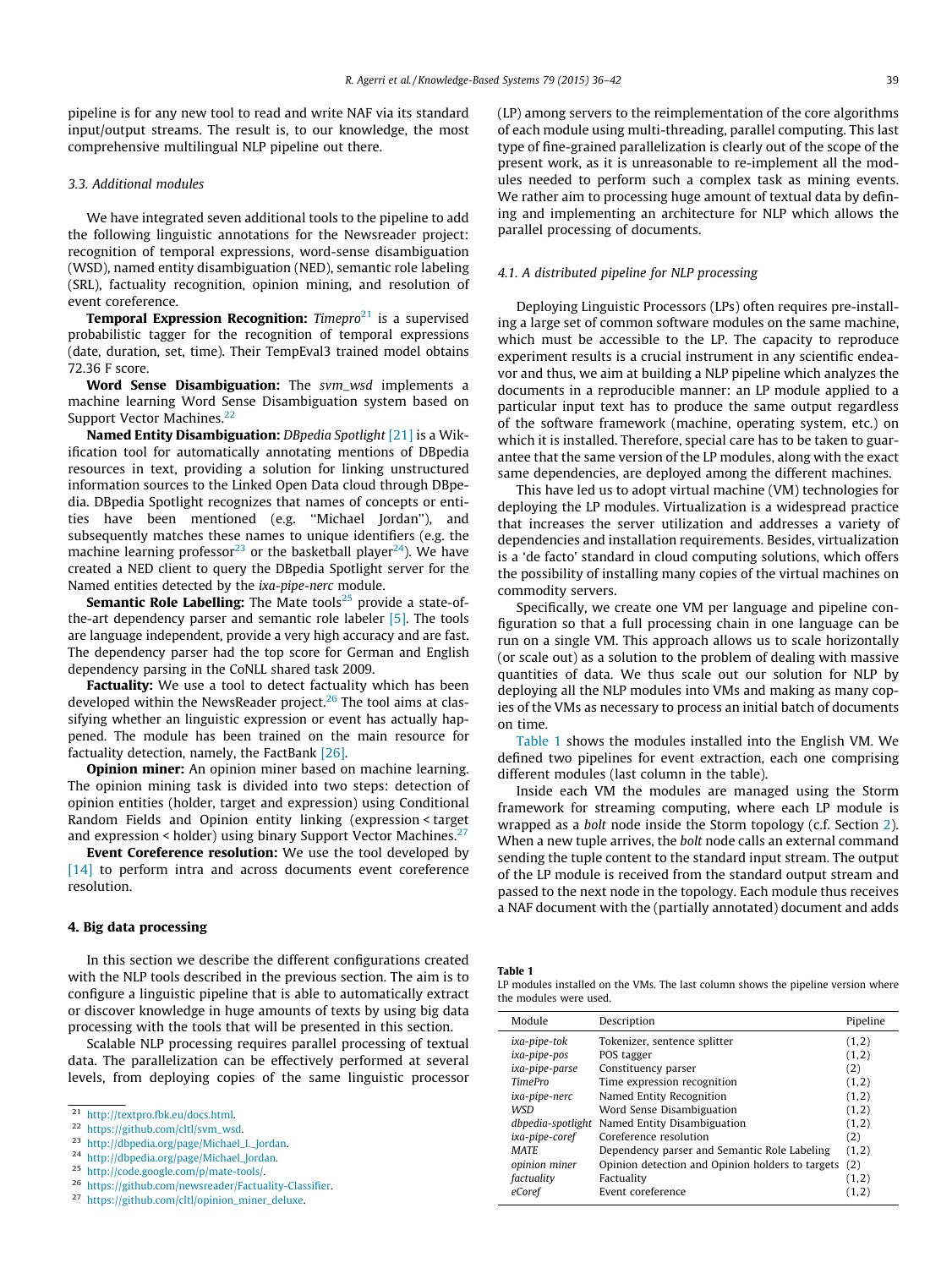<span id="page-4-0"></span>

Total time (in s) and percentage taken by each module in the car and wikinews datasets. Note that we use two different versions of the pipeline on each dataset.

| Module            | Car dataset              |        |             |            | Wikinews dataset |            |  |
|-------------------|--------------------------|--------|-------------|------------|------------------|------------|--|
|                   | Time $(s)$               | $\%$   | # Elems.    | Time $(s)$ | $\%$             | # Elems.   |  |
| ixa-pipe-tok      | 12,152                   | 0.41   | 35,187,862  | 3954       | 0.29             | 5,919,406  |  |
| opinion-miner     |                          |        |             | 13,584     | 0.99             | 66,771     |  |
| ixa-pipe-pos      | 45,352                   | 1.55   | 34,527,492  | 14,802     | 1.08             | 5,906,089  |  |
| WSD               | 78,080                   | 2.66   | 595,874     | 19,454     | 1.42             | 81,797     |  |
| ixa-pipe-parse    |                          |        |             | 22,780     | 1.66             | 9,716,924  |  |
| <b>MATE-DEP</b>   | 121,092                  | 4.13   | 31,943,943  | 25,688     | 1.87             | 5,611,177  |  |
| dbpedia-spotlight | 75,086                   | 2.56   | 1,960,604   | 27,819     | 2.03             | 3,02,731   |  |
| factuality        | 91,960                   | 3.14   | 4,327,233   | 27,694     | 2.02             | 871,844    |  |
| eCoref            | 73.098                   | 2.49   | 3,747,382   | 31,183     | 2.27             | 812,787    |  |
| ixa-pipe-nerc     | 112,643                  | 3.84   | 2,475,062   | 43,750     | 3.19             | 355,284    |  |
| TimePro           | $\overline{\phantom{m}}$ |        |             | 69,514     | 5.07             | 81,599     |  |
| ixa-pipe-coref    | -                        |        | -           | 297,627    | 21.71            | 188,361    |  |
| MATE-SRL          | 2,322,472                | 79.21  | 5.246.967   | 773.055    | 56.39            | 1,033,657  |  |
| Total             | 2,931,935                | 100.00 | 120,012,419 | 1,370,904  | 100.00           | 30,948,427 |  |

new annotations into it. The tuples in our Storm topology consist of two elements, a document identifier and the document itself, which is encoded as a string with the XML serialization of the NAF document.

If one module fails to produce a valid NAF document, the input document is moved to a specific directory and a log entry is created. The processing of this particular document is stopped at this point, and the system starts processing the next document in the input directory.

Inside the VM there is an initial spout which scans for a particular directory. When a new document arrives, the spout passes the document to the first node in the pipeline, which in turn will pass its output to the next stage, and so on. This setting is similar to a standard pipeline architecture but it has a main advantage: when a module finishes its processing, it passes the annotated document to the next step, and starts processing the next document. Therefore, in this setting there are as many documents processed in parallel as stages in the pipeline.

Note that in this approach Storm is used within a single VM and that this setting is not ideal nor the type of architecture for which the Storm framework is meant to be used for. However, using Storm as the controlling backbone of the LP modules installed within each VM has many advantages: First, inside each VM the Storm topology is able to run many LP modules in parallel. Second, having implemented this batch approach using Storm, it is straightforward to adopt a fully streaming architecture, as described in Section 5.1, where LP modules reside on several distributed VMs. Finally, the initial experiments performed using the batch approach will give valuable insights as to identifying those language processors which require more resources than others.

# 5. Experiments

As explained above, we ran two versions of the pipeline in our experiments and each version was used to process a different set of documents. The first dataset (the car dataset) consists of 64,540 documents which were selected by first performing a query on a news collection by selecting interesting documents describing events which involve two or more car companies. The second dataset (the wikinews dataset) is a collection of 18,886 documents extracted from the Wikinews website. $^{28}$  In order to process the documents, each dataset was split into batches, each one containing 3000 documents, and each batch was sent to the LP pipeline for linguistic processing. In total, we used 8 VMs running in parallel for the experiments.

Table 2 shows the total time spent by each module, the total percentage of the time, and the number of elements extracted from both pipelines and datasets. The elapsed times shown in the table are calculated by summing the elapsed time spent by each module. Therefore, the times shown in the table do not consider that many of those documents are actually processed in parallel. The table shows that if the car and wikinews documents were processed sequentially, they would require 33.9 and 15.8 days to process, respectively. Having 8 VMs running on parallel, these documents were actually processed in around 5 and 2 days.

Table 2 also suggests an unbalance regarding the time spent by each module of the pipeline. In the car dataset the MATE-SRL module takes almost the 80% of the whole processing time and is by far the module needing more time to complete its task. In the wikinews dataset, MATE-SRL takes the 56% of the overall elapsed time, followed by the ixa-pipe-coref module which spends the 21% of the overall time. These results suggest that both modules are good candidates for parallelization; thus, if we were able to execute several instances of those modules in parallel, the overall performance of the linguistic processing would boost considerably.

## 5.1. Running modules in parallel

The Storm framework allows several instances of each topology node, thus allowing actual parallel processing. We thus performed a separate experiment with the aim of measuring the expected performance gain when executing time consuming modules in parallel  $[4]$ . The experiments were performed on a PC machine with an Intel Core i5-3570 3.4 GHz processor with 4 cores and 4 GB RAM, running on Linux.

For this experiment we wanted to mimic the pipeline described in the previous section. Specifically, we wanted one single module to consume most of the resources required. In this sense, we would be able to measure the performance boost when running many instances of this demanding module in parallel. The previous section showed that MATE-SRL is such a resource demanding module. However, running many MATE-SRL processes on a single machine turned out to be a rather difficult task, which consumed all the machine available RAM. Therefore, and to keep the experiment manageable in terms of resources and time, we created a small NLP pipeline comprising four modules: ixa-pipe-tok, ixa-pipe-pos, ixa-pipe-nerc and UKB, a tool for performing graph-based Word Sense Disambiguation (WSD) using a pre-existing knowledge base [\[3,2\]](#page-5-0).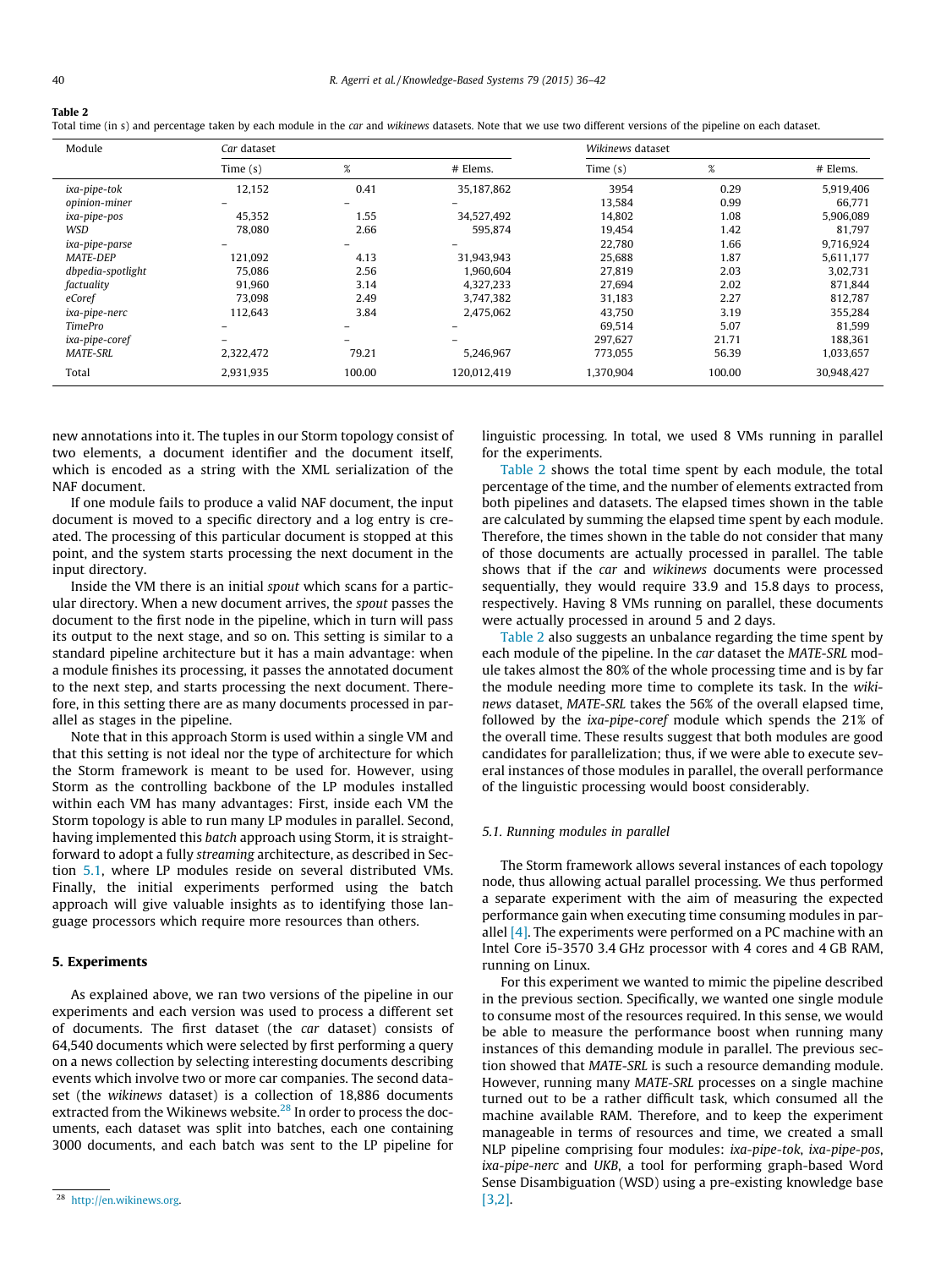<span id="page-5-0"></span>Initially the four modules are executed following a pipeline architecture, namely, each module running sequentially one after the other. This setting is the baseline system and the starting point of our analysis.

In a second experiment we implement a Storm topology following again a pipeline approach. This setting is similar to the baseline system but has an advantage: when a module finishes the processing, it passes the annotated document to the next step, and starts processing the next document. Therefore, in this setting there are as many documents processed in parallel as there are stages in the pipeline. Given that the pipeline consists of 4 modules, it will be able to process 4 documents concurrently. Finally, we experiment creating many instances of some selected bolt nodes, therefore allowing the parallel execution of them.

We experimented processing 1000 documents, each one containing an average of 1200 words and 50 sentences. We performed experiments with a subset of 100 documents (138,803 words, 5416 sentences) and with the complete set of 1000 documents (1,185,933 words, 48,746 sentences).

Table 3 shows the time elapsed in processing the documents. The first six rows correspond to the processing of 100 documents and the last six rows to the processing of 1000 documents. As Table 3 shows, the baseline system runs at a performance of about 100 words per second. The simple Storm topology yields a performance gain of less than 13%, which is less than expected. The 96% of the processing time is spent by the UKB WSD module, which is by far the module needing more time to complete its task. Although the Storm topology can in principle multiply the performance by a factor of four, in practice all the computing is concentrated in one single node, which severely compromises the overall performance gain.

With these points in mind, we experimented with four alternatives (named Storm<sub>2</sub>, Storm<sub>4</sub>, Storm<sub>5</sub>, and Storm<sub>6</sub>), with respectively 2, 4, 5 and 6 instances of the UKB WSD module running in parallel. The results in Table 3 show that running multiple instances of the UKB WSD does increase the overall performance significantly. The biggest gain is obtained with five instances of WSD, with an increase of 63% in the overall performance. Therefore, more WSD instances do not help improving the results, which is expected given the fact that the machine used for the experiments has 4 CPU cores.

Summarizing, this initial experiments have shown that there is large room for improvement regarding NLP processing performance. A careful identification of the most time and resource consuming NLP modules would allow creating parallel topologies which will yield much better performance. With the use of large

#### Table 3

Performance of the NLP pipeline in different settings: pipeline is the basic pipeline used as baseline; Storm is the same pipeline executed as a Storm topology; Storm2 represents a Storm pipeline with 2 instances of the WSD module (Storm<sub>4</sub> has 4 instances, Storm $_5$  5, and Storm $_6$  6).

|                    | Total time                 | Words/s | Sent/s | Gain $(%)$ |  |  |
|--------------------|----------------------------|---------|--------|------------|--|--|
| 100 documents      |                            |         |        |            |  |  |
| Pipeline           | $21 \text{ m}$ 16 s        | 108.8   | 4.2    |            |  |  |
| Storm              | 18 m43 s                   | 123.5   | 4.8    | 12.0       |  |  |
| Storm <sub>2</sub> | $10 \text{ m}48 \text{ s}$ | 214.3   | 8.4    | 49.3       |  |  |
| Storm <sub>4</sub> | 7 m46 s                    | 297.6   | 11.6   | 63.5       |  |  |
| Storm <sub>5</sub> | 7 m44 s                    | 299.1   | 11.7   | 63.7       |  |  |
| Storm <sub>6</sub> | 7 m 48 s                   | 296.1   | 11.6   | 63.3       |  |  |
| 1000 documents     |                            |         |        |            |  |  |
| Pipeline           | 3 h15 m16 s                | 101.2   | 4.2    |            |  |  |
| Storm              | 2 h50 m21 s                | 116.0   | 4.8    | 12.8       |  |  |
| Storm <sub>2</sub> | 1 h40 m37 s                | 196.5   | 8.1    | 48.5       |  |  |
| Storm <sub>4</sub> | 1 h14 m25 s                | 265.6   | 10.9   | 61.9       |  |  |
| Storm <sub>5</sub> | 1 h10 m45 s                | 279.3   | 11.5   | 63.8       |  |  |
| Storm <sub>6</sub> | 1 h11 m37 s                | 276.0   | 11.3   | 63.3       |  |  |

multi-node clusters, we can expect a significant boost in the performance.

# 6. Conclusion and future work

In this paper we have presented a new distributed architecture and technology for scaling up text analysis to keep pace with the rate of the current growth of news streams and collections. We designed and deployed a complete chain of NLP modules within virtual machines. We also present the NLP modules included into the virtual machines, most of them coming from the IXA pipes tools<sup>29</sup> [1]. Moreover, we provide empirical performance results when applied on realistic volumes of news within hard time constraints.

The experiments described here follow a pipeline approach, but in principle we could also run them on non-linear topologies, where two modules are processing the same document at the same time. Non-linear topologies require identifying the pre- and postrequisites of each module, thus deducting the indications as to which modules must precede which and which modules may be run in parallel on the same document. They would also need a special bolt that would receive the input from many NLP modules bolts (each one conveying different annotations on the same document) and would merge every source of information producing a single, unified document.

We want also try different levels of granularity. For instance, a POS tagger works at sentence level, the WSD module works at paragraph level, whereas a coreference module works at document level. We want to experiment splitting the input document into pieces of the required granularity, so that the NLP modules can quickly analyze those pieces, thus increasing the overall processing speed.

As we are developing a fully distributed and highly scalable system, several architecture-related issues come out. One of them is the input method that will receive text documents and send them to the pipeline. To accomplish that, we foresee the need of a distributed message queue system as the input. Another issue is the fact that too much data traffic is produced between each NLP module, since a full NAF document with all the annotation layers must be sent from each module for every document to be processed. This could be avoided using a distributed NoSQL database like MongoDB, and retrieving and storing only the annotation layers required and produced by each module.

## Acknowledgements

We are grateful to the anonymous reviewers for their insightful comments. This work has been partially funded by the OpeNER (FP7 Grant No. 296451), NewsReader (FP7-ICT 2011-8-316404) and SKaTer (TIN2012-38584-C06-02) projects. Zuhaitz Beloki's work is funded by a Ph.D. grant from the University of the Basque Country (UPV/EHU), Spain.

# References

- [1] R. Agerri, J. Bermudez, G. Rigau, IXA Pipeline: efficient and ready to use multilingual NLP tools, in: Proceedings of the 9th Language Resources and Evaluation Conference (LREC2014), Reykjavik, Iceland, 2014.
- [2] [E. Agirre, O. López de Lacalle, A. Soroa, Random walks for knowledge-based](http://refhub.elsevier.com/S0950-7051(14)00399-2/h0010) [word sense disambiguation, Comput. Linguist. 40 \(2014\) 57–84](http://refhub.elsevier.com/S0950-7051(14)00399-2/h0010).
- [3] E. Agirre, O.L.D. Lacalle, A. Soroa, Knowledge-based WSD on specific domains: performing better than generic supervised WSD, in: Proceedings of IJCAI 2009, 2009.
- [4] X. Artola, Z. Beloki, A. Soroa, A stream computing approach towards scalable NLP, in: Proceedings of the 9th Language Resources and Evaluation Conference (LREC2014), Reykjavik, Iceland, 2014.

<sup>29</sup> <http://ixa2.si.ehu.es/ixa-pipes>.